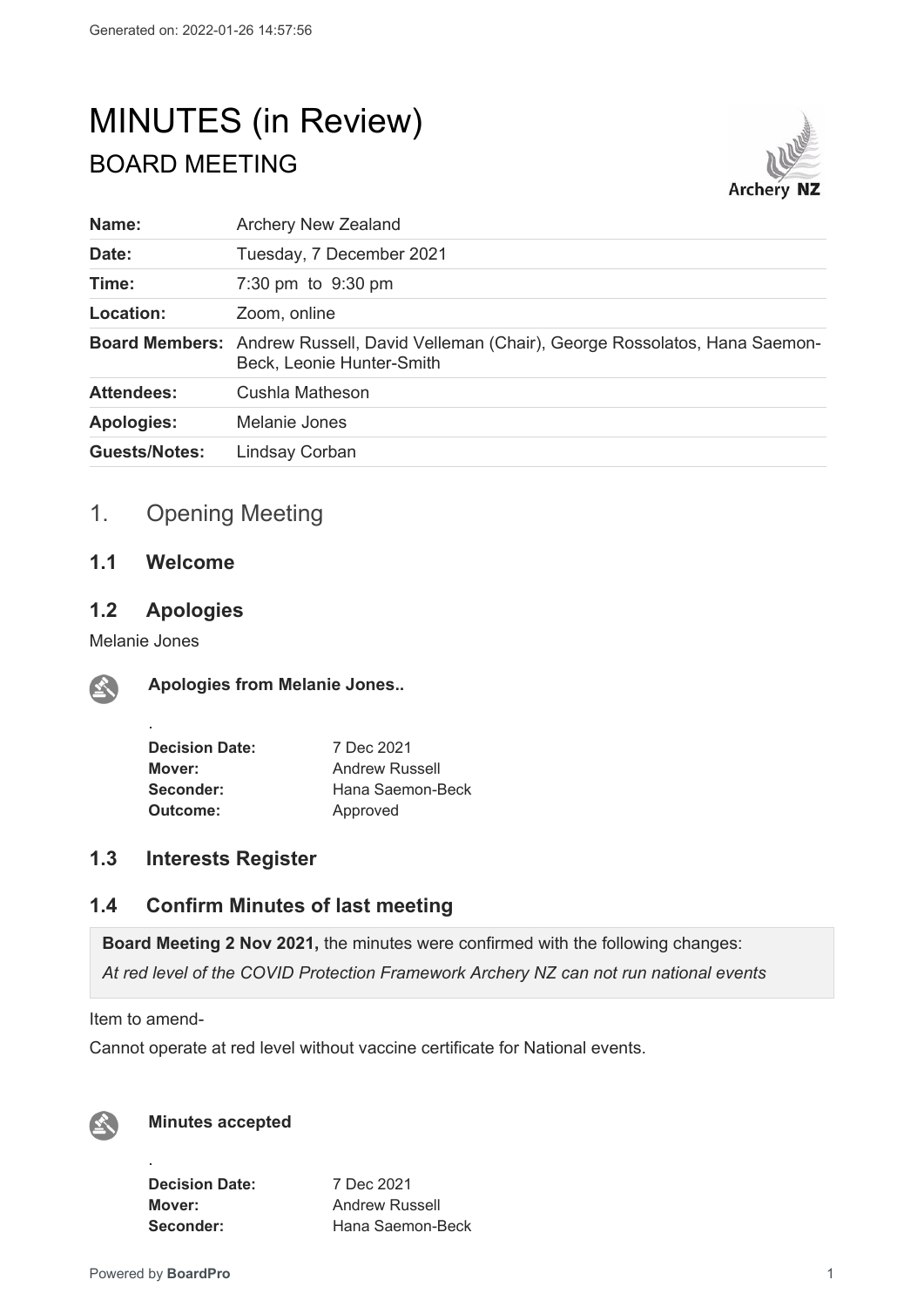**Outcome:** Approved

## **1.5 Matters Arising from previous minutes**

Check in with Dale for NZOC survey feedback to be published.

# **1.6 Communication (incoming)**

International camp - refer to High Performance subcommittee for comment.

Emma Russ has requested a release from Archery NZ as she will be representing another country in the future.

Received letter from Bernie Fraser with his thanks and appreciation for his appointment and continuation as Patron of Archery NZ.



.

#### **Andrew to write letter of release for Emma Russ**

| <b>Decision Date:</b> | 7 Dec 2021            |
|-----------------------|-----------------------|
| Mover:                | <b>Andrew Russell</b> |
| Seconder:             | Hana Saemon-Beck      |
| Outcome:              | Approved              |

Outgoing communications:

Written letter of warning sent to Petra Baker.

Letter of support to Logan Andrew for his attendance at Judges seminar.

## **1.7 Review of Board Competencies**

Leonie to complete the documentation prior to next meeting.

## **1.8 Election of Chair and Deputy Chair**



### **That David be elected as Chair of the Board**

elected 1 year left in his term on the board **Decision Date:** 7 Dec 2021 **Mover:** Andrew Russell **Seconder:** Hana Saemon-Beck **Outcome:** Approved

### **That Andrew be elected as Deputy Chair**

elected 1 year left in his term on the board

| <b>Decision Date:</b> | 7 Dec 2021       |
|-----------------------|------------------|
| Mover:                | David Velleman   |
| Seconder:             | Hana Saemon-Beck |
| Outcome:              | Approved         |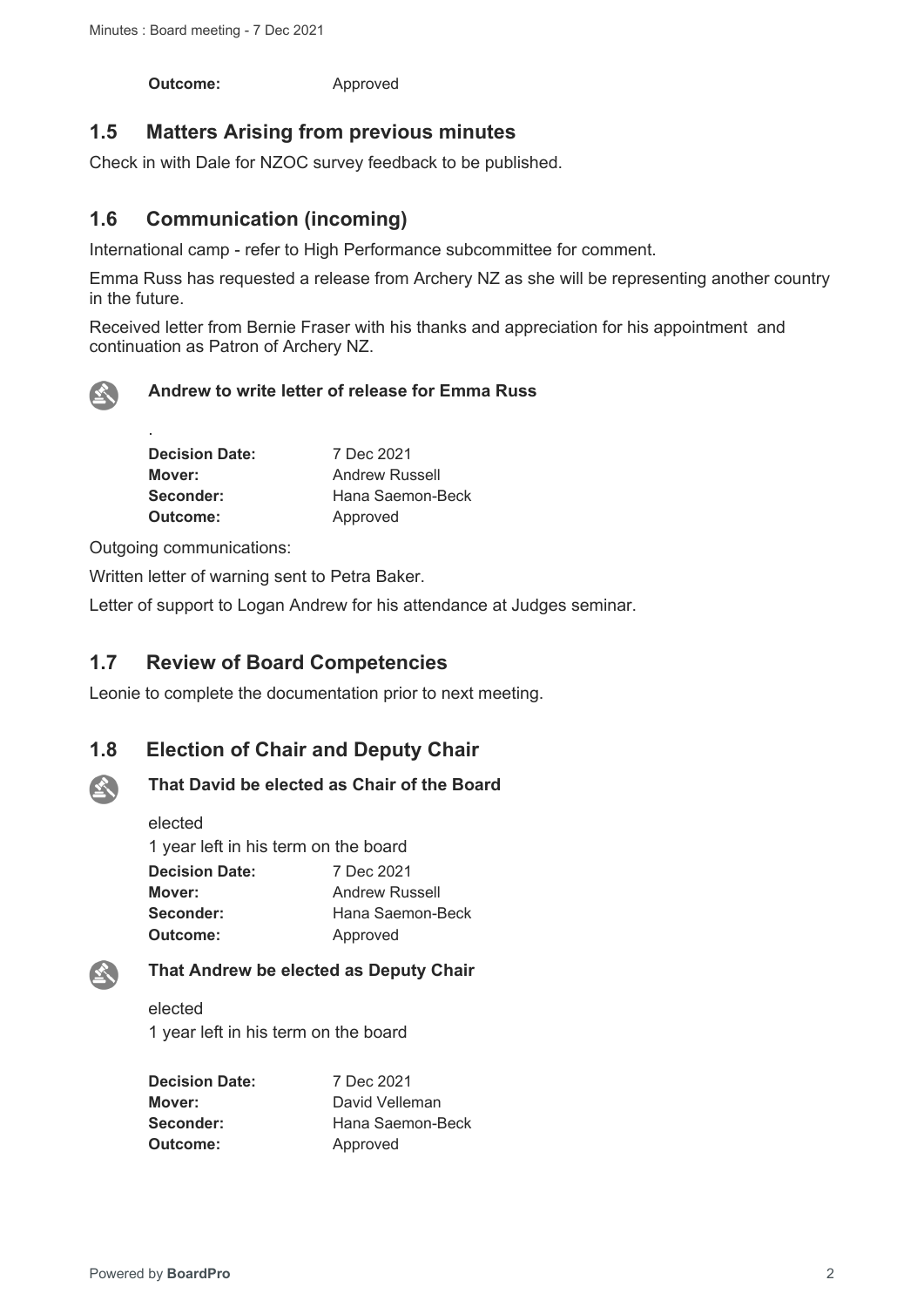# **1.9 GM Recruitment**

Discussion and strategic planning meetings previously managed by Lindsey.

GM role is currently vacant but discussions with a possible candidate, current offer from the candidate for 4 days work with offer of Pro rata rate.

2 part time administrative volunteers have been working for the previous 12+months to support the Board, approx 20hours a week.

12+ volunteers working across various support areas of the organisation

Discussion: what does the organisation need and what can we afford?

Structure and streamlining of admin tasks, management tasks, and systems

Advertise - Archery NZ website

Sport NZ job board

Talk with Partnership Manager

Lindsey to come back with a plan of action before Christmas to progress filling the role

#### **1.10 Appointment of an independent Board member**

To consider advertising the position on Board recruitment websites

Directors Institute or similar

The Board will first complete the Board competencies, then advertise to fill skill set required.

#### **1.11 Stakeholder coordination roles**

2. Subcommittee Reports & Portfolios

### **2.1 Review of Subcommittee members**

Review in reports

## **2.2 Governance**

Members : Andrew, David, Melanie

Constitution feedback received. Next stage is to have constitution updated by end February to out to membership for consultation end of March 2022.

Take to sub-committee regarding details of division for para-archery

## **2.3 Finance and Risk (FaRC)**

Members :Gerhard De Burn, Grant Hewson, Anne Mitchell (retiring January)

David to step down and Leonie to become board representative

\$2k loss for financial year

Not a lot of activity expected for the rest of the calendar year

## **2.4 Archery for Young People**

Members: George, Hana, Melanie. Youth representative to attend.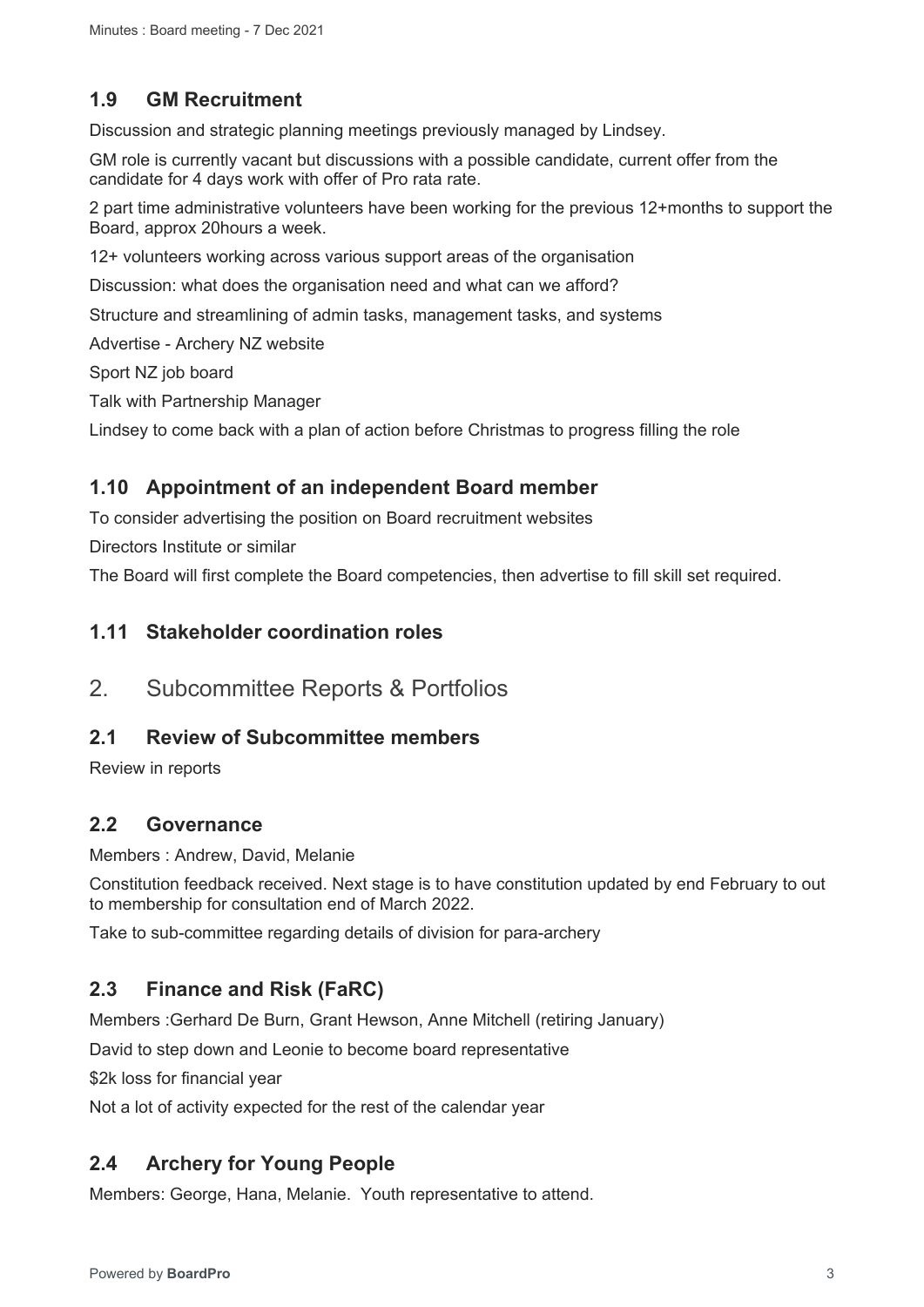College Sport event at Auckland Archery Club to borrow Archery NZ targets for the season. George to sort the logistics.

How can Christchurch replicate the College Sport Auckland model?

Andrew to attend an Archery for Young people to provide history and path of College Sport Auckland archery.

TT Training Camp - 17-20 January 2022. Going ahead.

Correspondence has been sent to youth archers. 30 places available with 17 archers already having responded. Concept plan to be circulated.

1 funding application in and others to be submitted soon.

Youth Protection Policy - example document was shared from ArcheryUSA. Examples templates are also on SportNZ. Archery NZ document still under development.

## **2.5 High Performance**

David to step in to High Performance committee as board representative Contact Dale for briefing.

## **2.6 Equity and Inclusion**

Hana to become Chair

Lexie to be invited to continue as member of Sub-committee

### **2.7 Premier Events**

Outdoor Nationals contract confirmed. Indoor Nationals negotiations underway, to be confirmed soon. NZSC discussions underway for 2022 period.

## 3. Management Reports

### **3.1 Adoption of Novice/Development Rules for trial in 2021/2022**

**to adopt the novice and development division for trial in the 2021-2022 season**  公

agreed

| <b>Decision Date:</b> | 7 Dec 2021            |
|-----------------------|-----------------------|
| Mover:                | <b>Andrew Russell</b> |
| Seconder:             | David Velleman        |
| Outcome:              | Approved              |

## **3.2 COVID-19 Protection Framework**

Issued the protection framework summary guidance with Sport NZ feedback.

Some questions to clarify beginners courses as events or gatherings to be confirmed.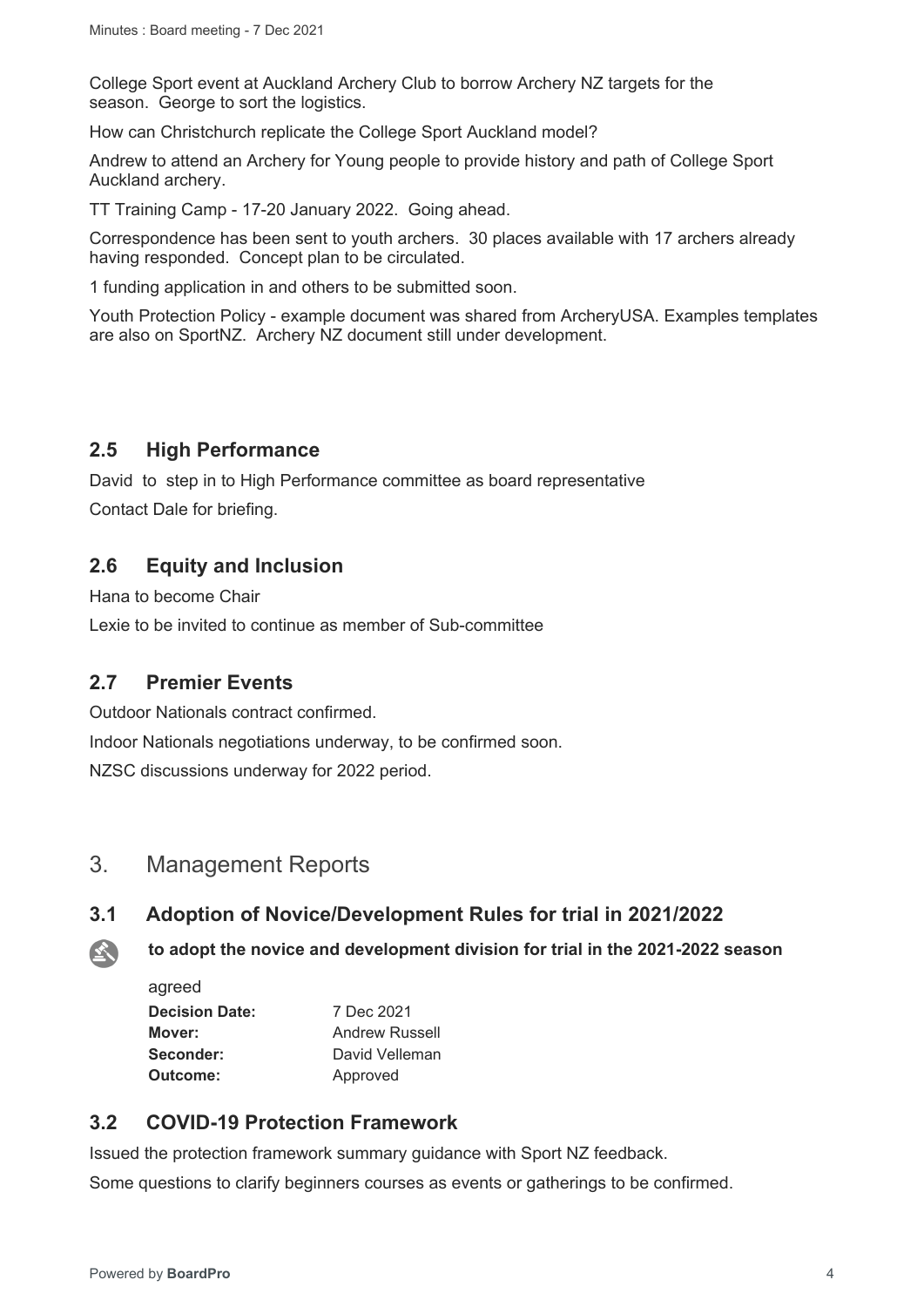## **3.3 Para Archery divisions and timing**

Lexie Matheson, Hana Saemon-Beck, Logan Andrew, Cushla Matheson, Scott Collett attended meeting to discuss para archery inclusion at events



#### **Move that Archery NZ accept the World Archery para divisions**

Mens and women's open W1 and VI 2&3 **Decision Date:** 7 Dec 2021 **Mover:** Andrew Russell **Seconder:** Hana Saemon-Beck **Outcome:** Approved



 $\mathbf{A}$ 

#### **That timing of para-archers be the same as able bodied archers when shooting in the same division**

Unless competing in a seperate division, Para archers will shoot to the timing of able bodied archers on the same line.

| <b>Decision Date:</b> | 7 Dec 2021            |
|-----------------------|-----------------------|
| Mover:                | <b>Andrew Russell</b> |
| Seconder:             | Hana Saemon-Beck      |
| Outcome:              | Approved              |

### **3.4 Instinctive Bow introduction**

#### **Move that ArcheryNZ adopts the instinctive bow class for all disciplines at events**

will match the Barebow distances for all events other that those noted in World Archery rules

| <b>Decision Date:</b> | 7 Dec 2021            |
|-----------------------|-----------------------|
| Mover:                | <b>Andrew Russell</b> |
| Seconder:             | Hana Saemon-Beck      |
| Outcome:              | Approved              |

### **3.5 Historic Fairfax Archery Photos**

A Gallery owner in New York, Daniel Miller, had purchased a bundle of Fairfax media photographs.

300-350 archery photos were included in the bundle.

Offered to Archery NZ to purchased the original photos for a cost of \$2500USD for the Total bundle.

Archery NZ to explore options for raising funds to purchase them back. Suggest using a Give a Little page.

FaRC to follow up.



#### **To follow up for fundraising to purchase images from**

talk to FaRC for details for funding page

| Due Date:     | 11 Jan 2022    |
|---------------|----------------|
| <b>Owner:</b> | David Velleman |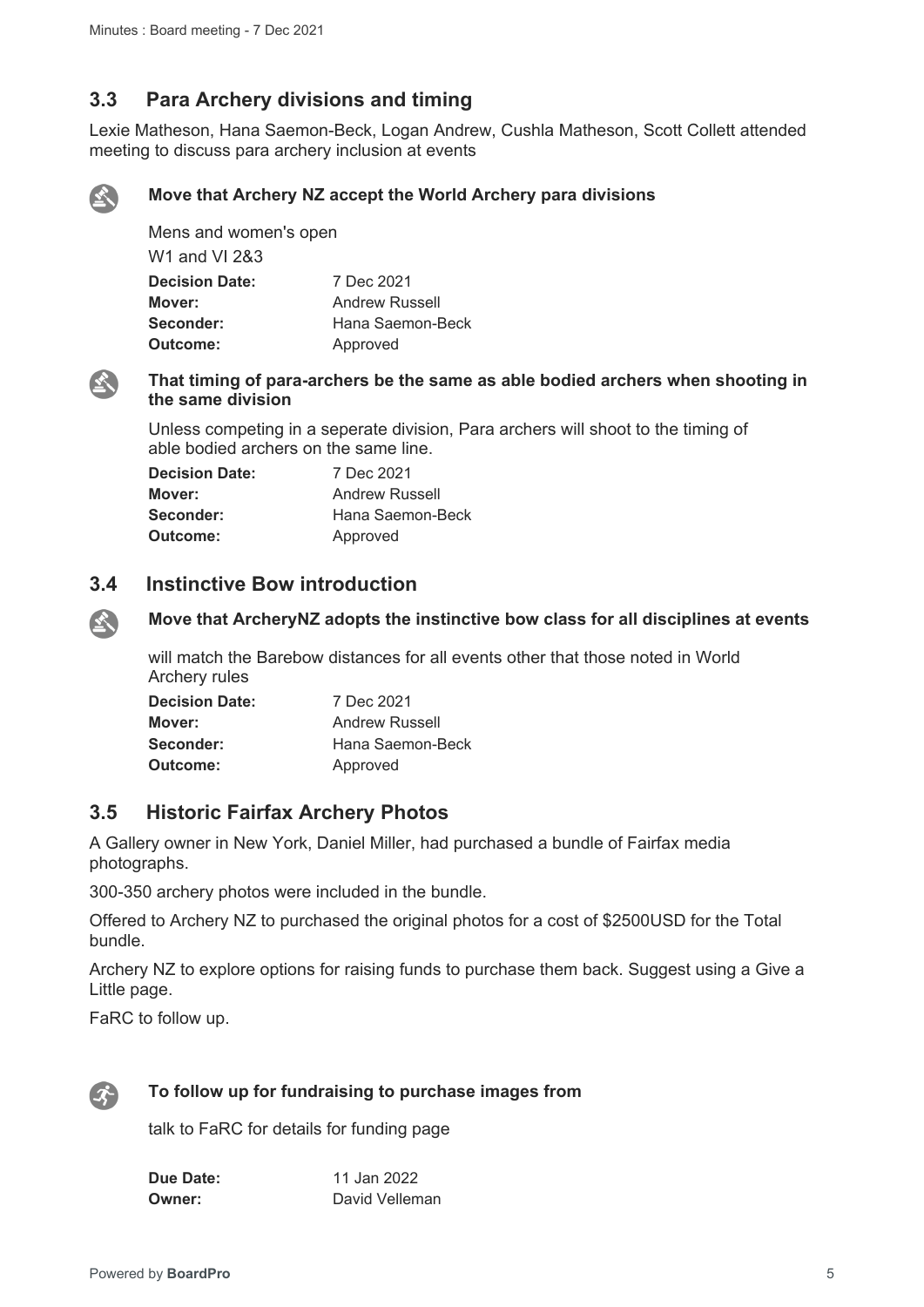

#### **Funding for purchase of Fairfax media archery photographs from US gallery**

FaRC to manage funding **Due Date:** 22 Dec 2021 **Owner:** Leonie Hunter-Smith

### **3.6 Eletronic ballot for Financial year end**

Governance committee to go out to membership with electronic ballot.

Appoint scrutineers - Approach Anne Mitchell and Peter Russell



## **Move that Peter Russell be ballot officer and Anne Mitchell and Peter Russell to be scrutinisers**

to be sent in January 2022 **Decision Date:** 7 Dec 2021

**Mover:** Andrew Russell Seconder: David Velleman **Outcome:** Approved

## **3.7 Newsletter, Communications and Social Media**

consider advertise for a social media communications volunteer

Use existing style guide for consistency

Newsletter will be with the Chair for ownership of messaging



 $\mathcal{L}$ 

#### **Newsletter to be published**

ongoing : newsletter to be sent every 4-6 weeks **Due Date:** 23 Dec 2021 **Owner:** David Velleman

#### **3.8 Rankings and Records**

**defer to next meeting**

.

**Due Date:** 10 Dec 2021

**Owner:** Cushla Matheson

- 4. Other Business
- **4.1 General Business**

# **4.2 Setting of dates for next Board meetings**

Next meeting Tuesday 25th January 2022

# 5. Close Meeting

#### **5.1 Closing of meeting**

**Next meeting:** No date for the next meeting has been set.